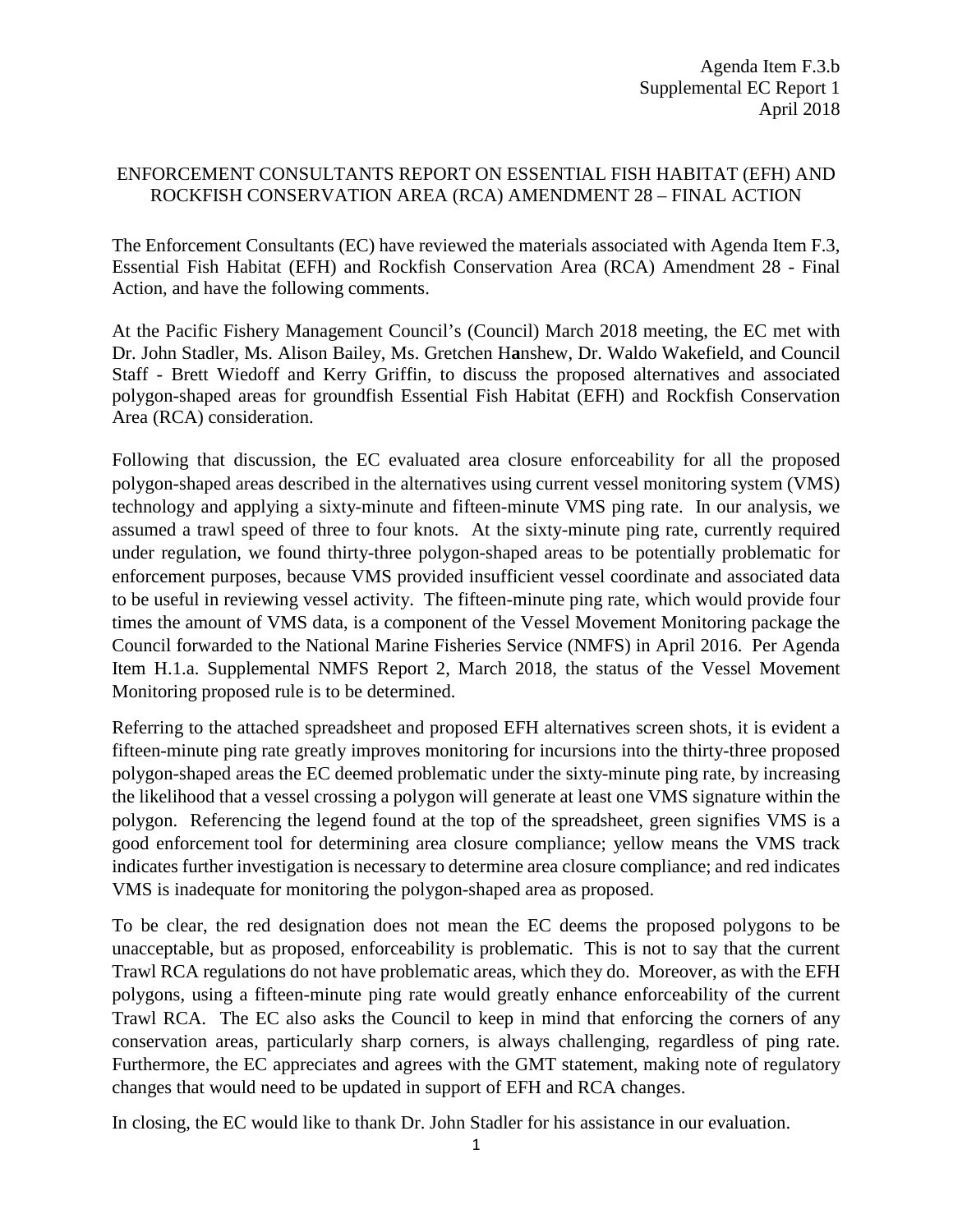# *TABLE 1 – Polygon-shaped areas with evaluated enforceability.*

### Legend

| VMS is a |
|----------|
| VMS as a |
| VMS as a |

n adequate enforcement tool an enforcement tool is diminished an enforcement tool is less than adequate

| Alternative    | Polygon                                                | 15 min | 60 min | <b>Issues</b>                                                      | Recommendation                |
|----------------|--------------------------------------------------------|--------|--------|--------------------------------------------------------------------|-------------------------------|
| Collaborative  | Nitinat Canyon                                         |        |        | North and south eastern<br>edges are narrow                        |                               |
| Collaborative  | Grays canyon<br>southern Mod                           |        |        | Clipping by U&A creates<br>narrow opening north of<br>the U&A line |                               |
| Collaborative  | Grays canyon<br>western Mod                            |        |        | Clipping by U&A creates<br>narrow opening south of<br>the U&A line |                               |
| Collaborative  | Willapa Shelf                                          |        |        | Narrow (~2 miles)                                                  |                               |
| Collaborative  | Rogue River Reef                                       |        |        | South eastern point<br>narrow (clipped by state<br>waters)         | Trim off south<br>east finger |
| Collaborative  | Saint George Reef                                      |        |        | Remnants left after<br>clipping by state waters                    | Eliminate                     |
| Collaborative  | Mad River Rough<br>Patch                               |        |        | Narrow                                                             |                               |
| Collaborative  | <b>Blunts Reef</b><br>Modification                     |        |        | Narrow, clipped by state<br>waters                                 |                               |
| Collaborative  | The Football                                           |        |        | Narrow, < 1 mi                                                     |                               |
| Collaborative  | Gobblers Knob                                          |        |        | Narrow ~ 1 mi                                                      |                               |
| Collaborative  | Point Reyes Reef                                       |        |        | Narrow, 1.5 at widest                                              |                               |
| Collaborative  | Pescadero Reef                                         |        |        | Narrow, 1.25 at widest                                             |                               |
| Collaborative  | MBNMS S of<br>Davenport                                |        |        | Narrow, 1 mi at widest                                             |                               |
| Collaborative  | <b>MBNMS La Cruz</b><br>Canyon                         |        |        | SW finger is narrow <0.5<br>mi                                     |                               |
| Collaborative  | <b>MBNMS West of</b><br>Piedras Blancas<br><b>SMCA</b> |        |        | Narrow, 0.6 mi at widest,<br>clipped by state waters               |                               |
| Oceana, et al. | Grays canyon                                           |        |        | Clipping by U&A creates<br>narrow opening north of<br>the U&A line |                               |
| Oceana, et al. | Astoria<br>Canyonhead                                  |        |        | 2 mi at widest point                                               |                               |
| Oceana, et al. | Rogue Canyonhead                                       |        |        | 1.5 mi at widest point                                             |                               |
| Oceana, et al. | <b>Reading Rock</b><br>Canyonheads                     |        |        | 2 miles at widest                                                  |                               |
| Oceana, et al. | Samoa Reef                                             |        |        | small, narrow point on<br><b>NW</b>                                |                               |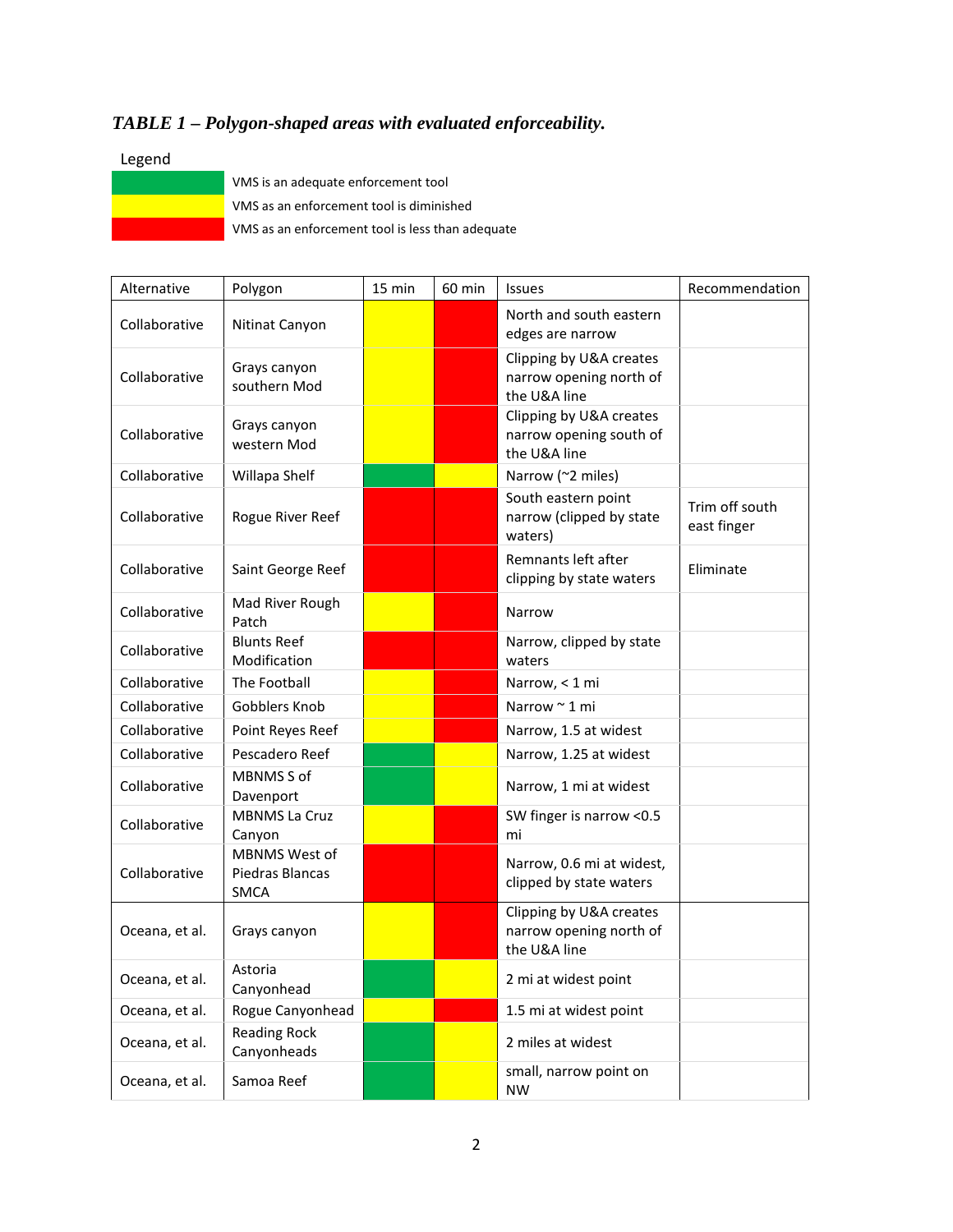| Alternative                | Polygon                               | 15 min | 60 min | <b>Issues</b>                                                                         | Recommendation                                      |
|----------------------------|---------------------------------------|--------|--------|---------------------------------------------------------------------------------------|-----------------------------------------------------|
| Oceana, et al.             | <b>Blunts Reef</b><br>Expansion       |        |        | Narrow, clipped by state<br>waters                                                    |                                                     |
| Oceana, et al.             | South Delgada<br>Canyonheads          |        |        | Very narrow, except for<br>southern third                                             |                                                     |
| Oceana, et al.             | Noyo Canyonhead                       |        |        | narrow, 0.6 mi on south<br>end                                                        |                                                     |
| Oceana, et al.             | Pt Arena<br>Canyonhead                |        |        | Narrow, 1 mi at<br>narrowest                                                          |                                                     |
| Oceana, et al.             | Pescadero Reef                        |        |        | 2 mi wide                                                                             |                                                     |
| Oceana, et al.             | Ascension<br>Canyonhead               |        |        | Narrow,1 mile                                                                         |                                                     |
| Oceana, et al.             | Ano Nuevo<br>Canyonhead               |        |        | Narrow, < 1 mi wide                                                                   |                                                     |
| Oceana, et al.             | MBNMS South of<br>Davenport           |        |        | Narrow, 1 mi at widest                                                                |                                                     |
| <b>MTC</b>                 | Garibaldi Reef<br>South               |        |        | 1 mi x 2 mi                                                                           |                                                     |
| <b>MTC</b>                 | Daisy Bank<br>Western Mod             |        |        | Combined they create a<br>long, narrow finger off<br>Daisy Bank closure <1 mi<br>wide |                                                     |
| <b>MTC</b>                 | Daisy Bank SW<br>modification         |        |        |                                                                                       |                                                     |
| <b>MTC</b>                 | Daisy Bank<br>Southern<br>Modificatin |        |        |                                                                                       |                                                     |
| GRS                        | Garibaldi Reef<br>South               |        |        | Narrow, 1 mi wide                                                                     |                                                     |
| <b>New EFHCAs</b><br>in WA | Priority habitats                     |        |        | Narrow                                                                                | If selected, set<br>borders equal to<br>current RCA |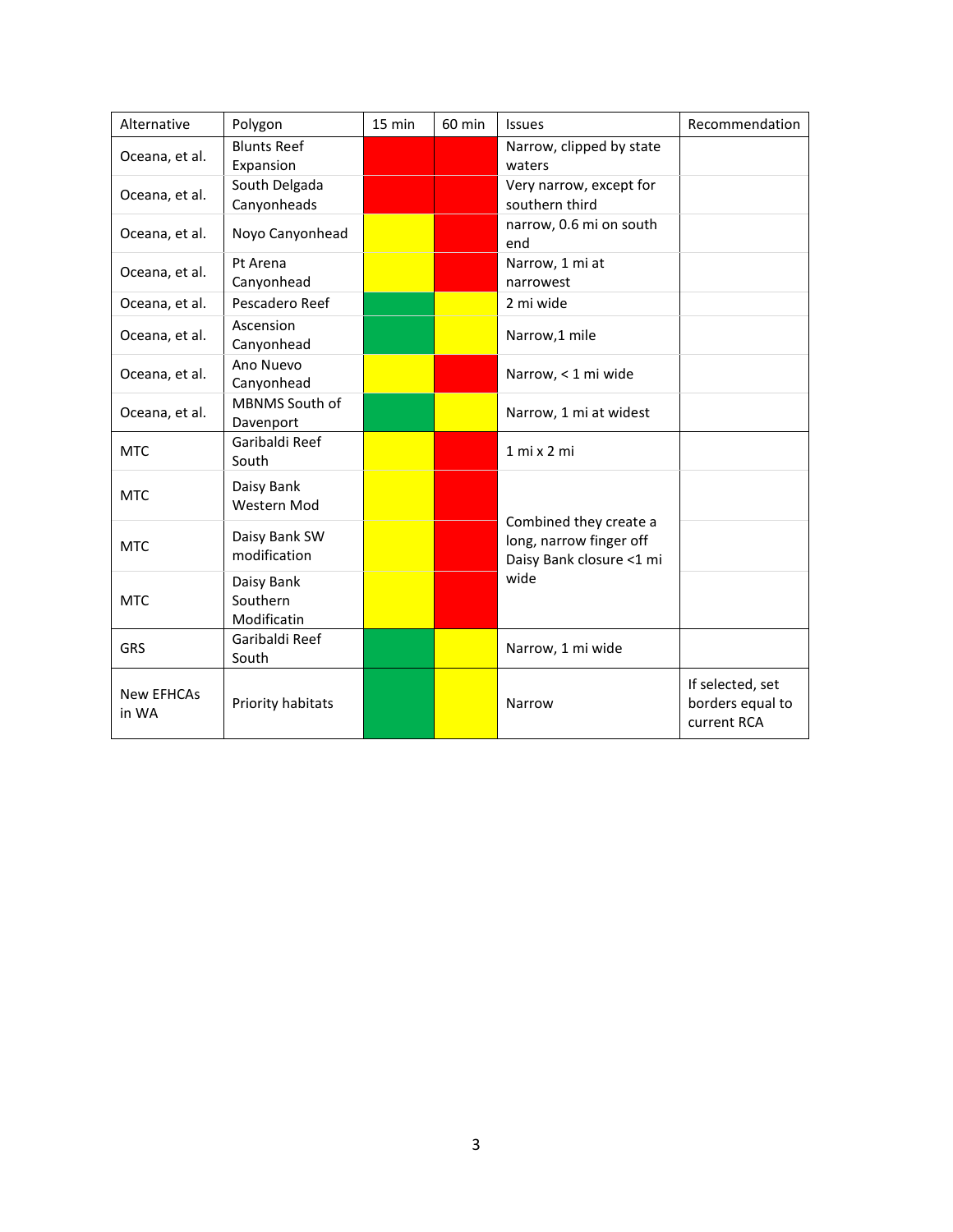## EC EFH Polygons of Concern

Alternative 1.a. Collaborative (North to South)

1. Nitinat Canyon – closure.



2. Grays Canyon Southern and Western Modifications (1 closure and 1 reopening)

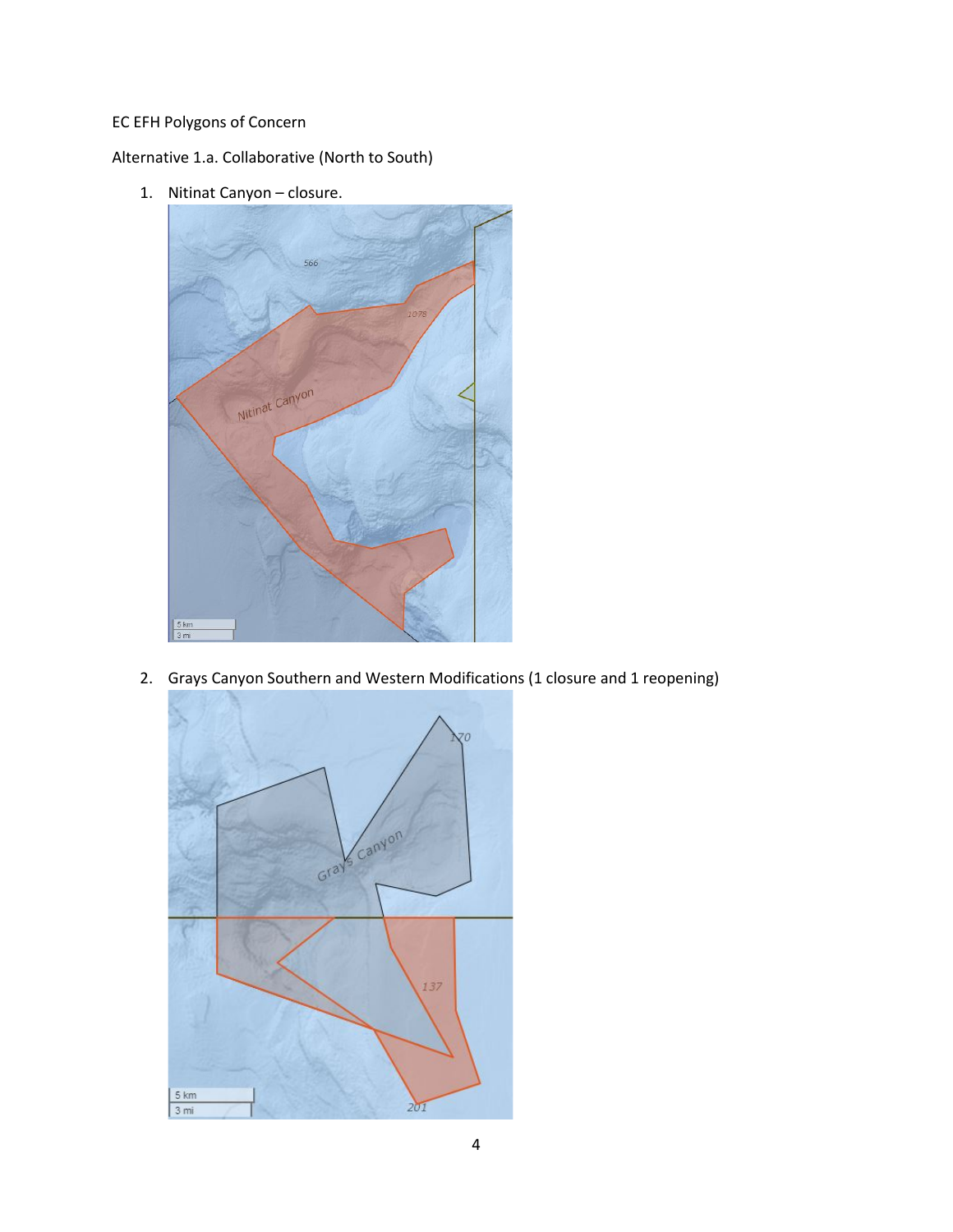3. Willapa Shelf – closure.



4. Rogue River Reef – closure.

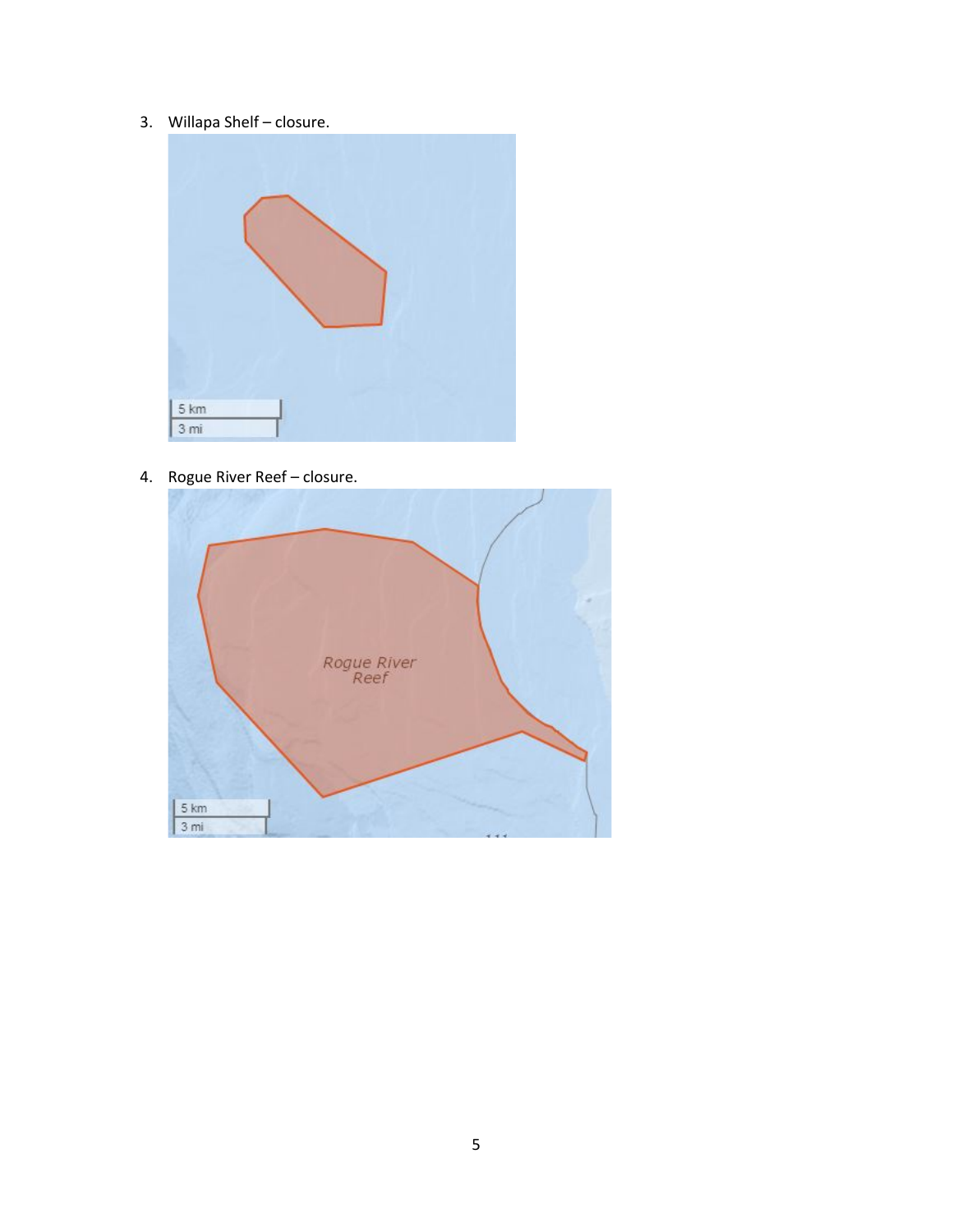5. Saint George Reef – closure. Truncation at state waters results in two very small polygons



6. Mad River Rough Patch – closure.

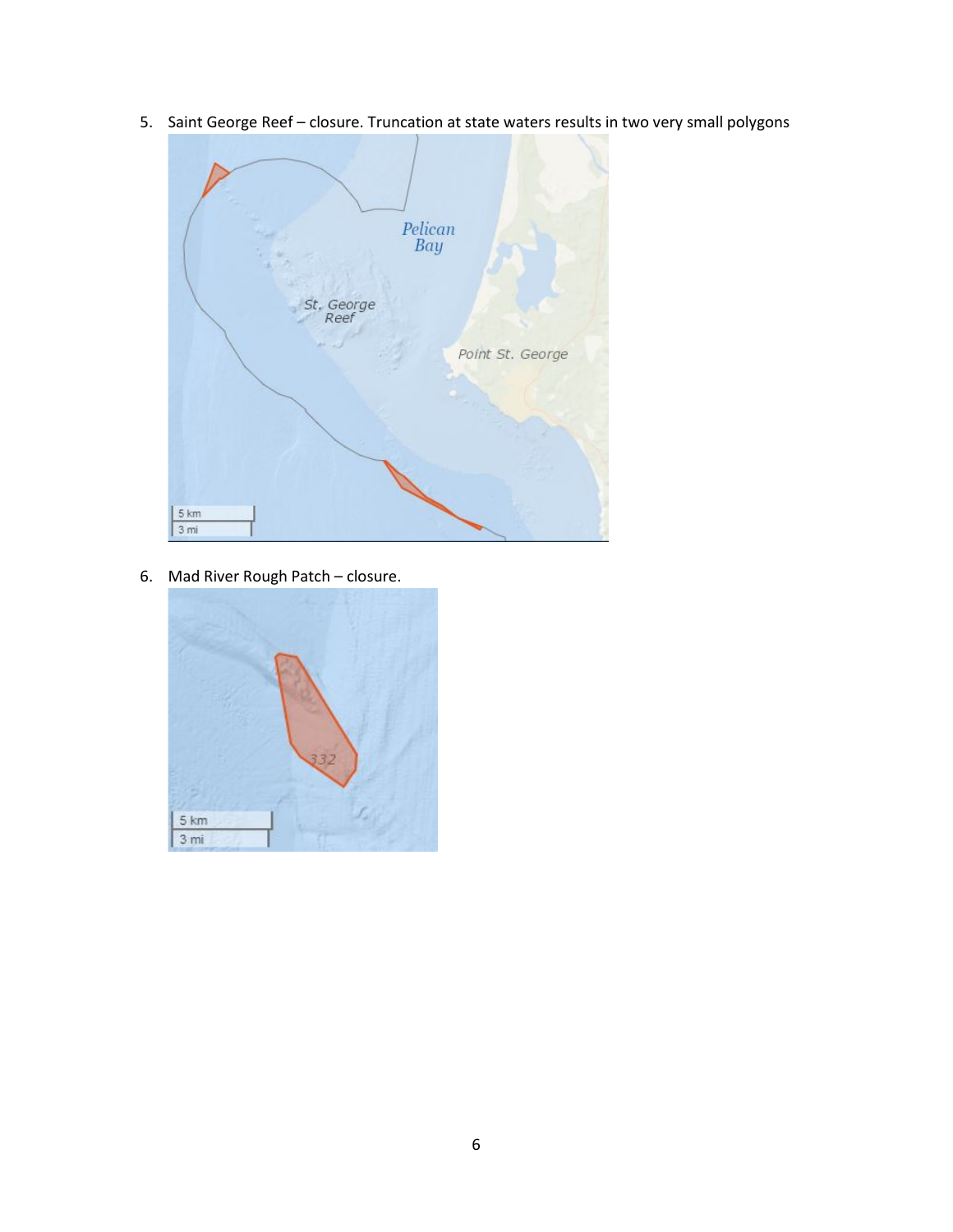7. Blunts Reef Modification – closure.



8. The Football – closure.

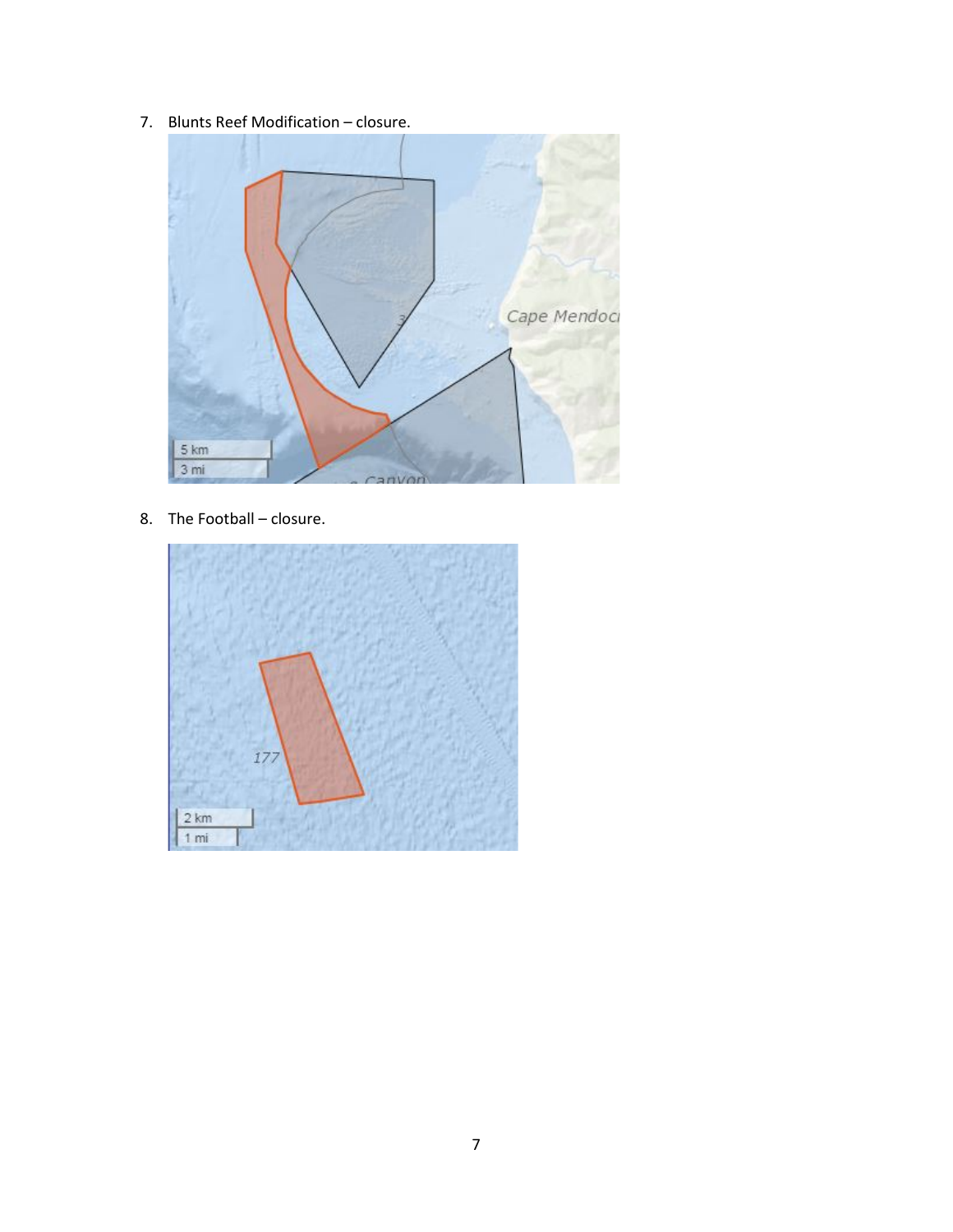9. Gobblers Knob – closure.



10. Point Reyes Reef – closure.

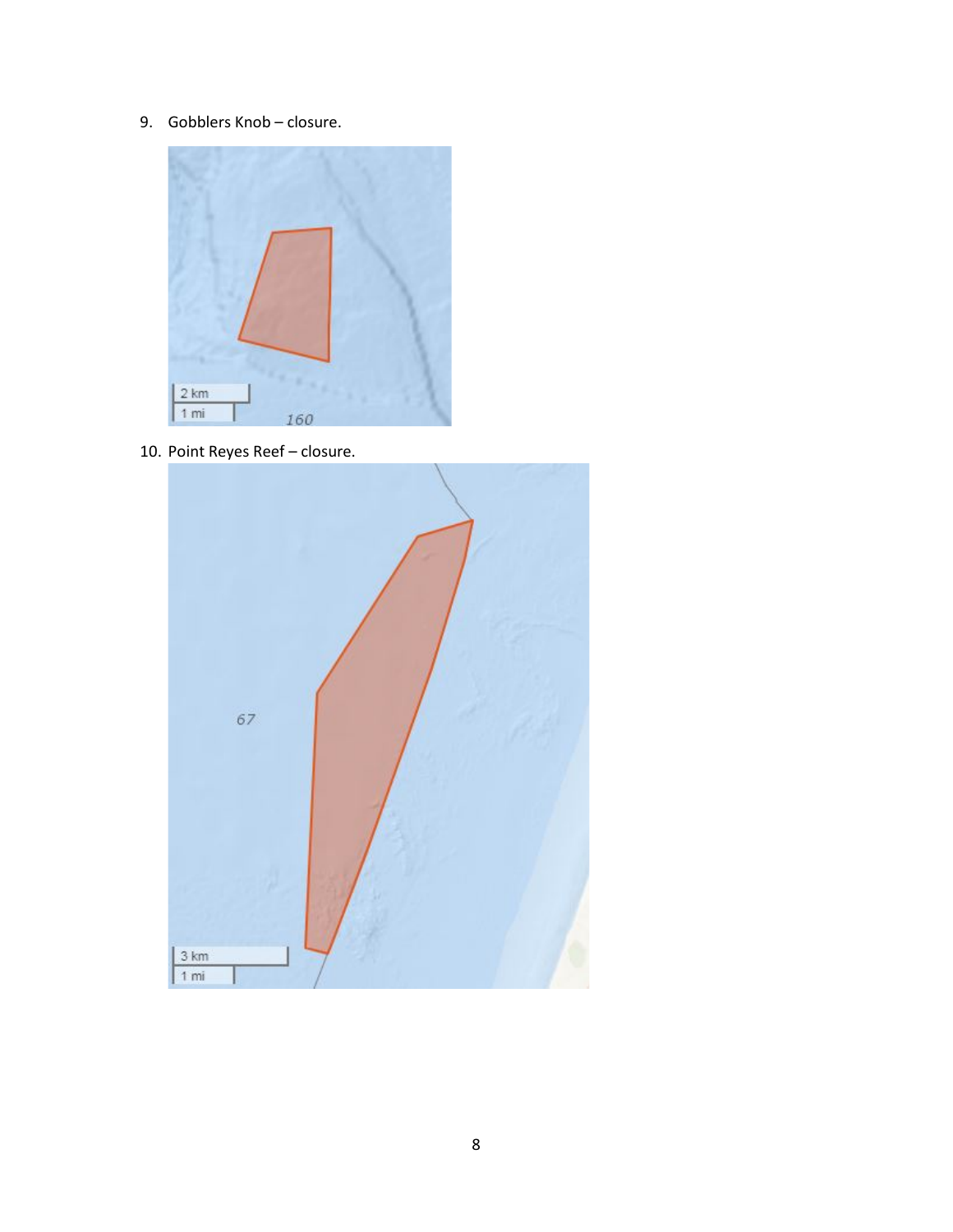11. Pescadero Reef – closures.



12. MBNMS South of Davenport – closure.

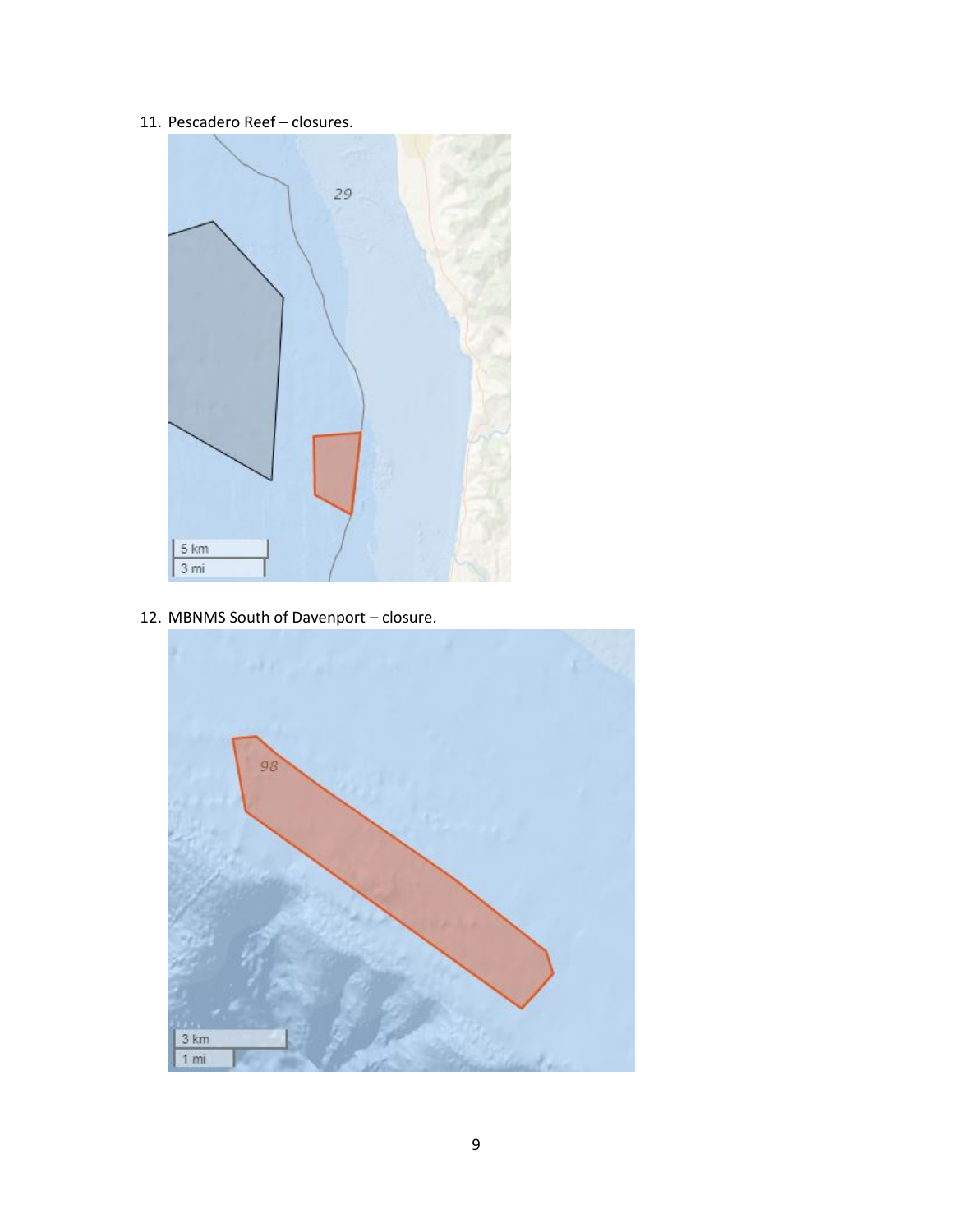13. MBNMS La Cruz Canyon – closure.



14. MBNMS West of Piedras Blancas SMCA – closure.

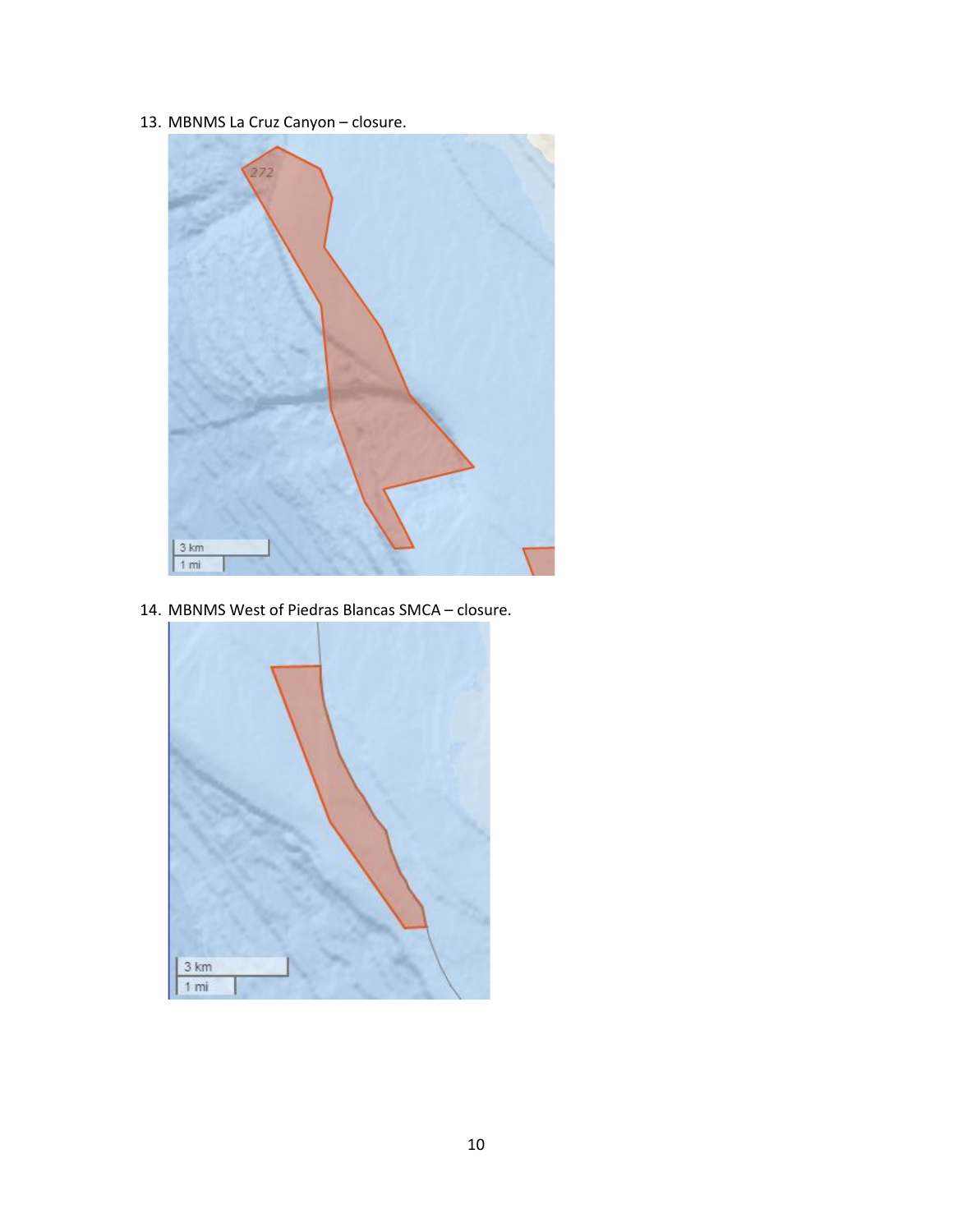Alternative 1.b. Oceana, et al. (North to South)

1. Grays Canyon – closure.



2. Astoria Canyonhead – closure.

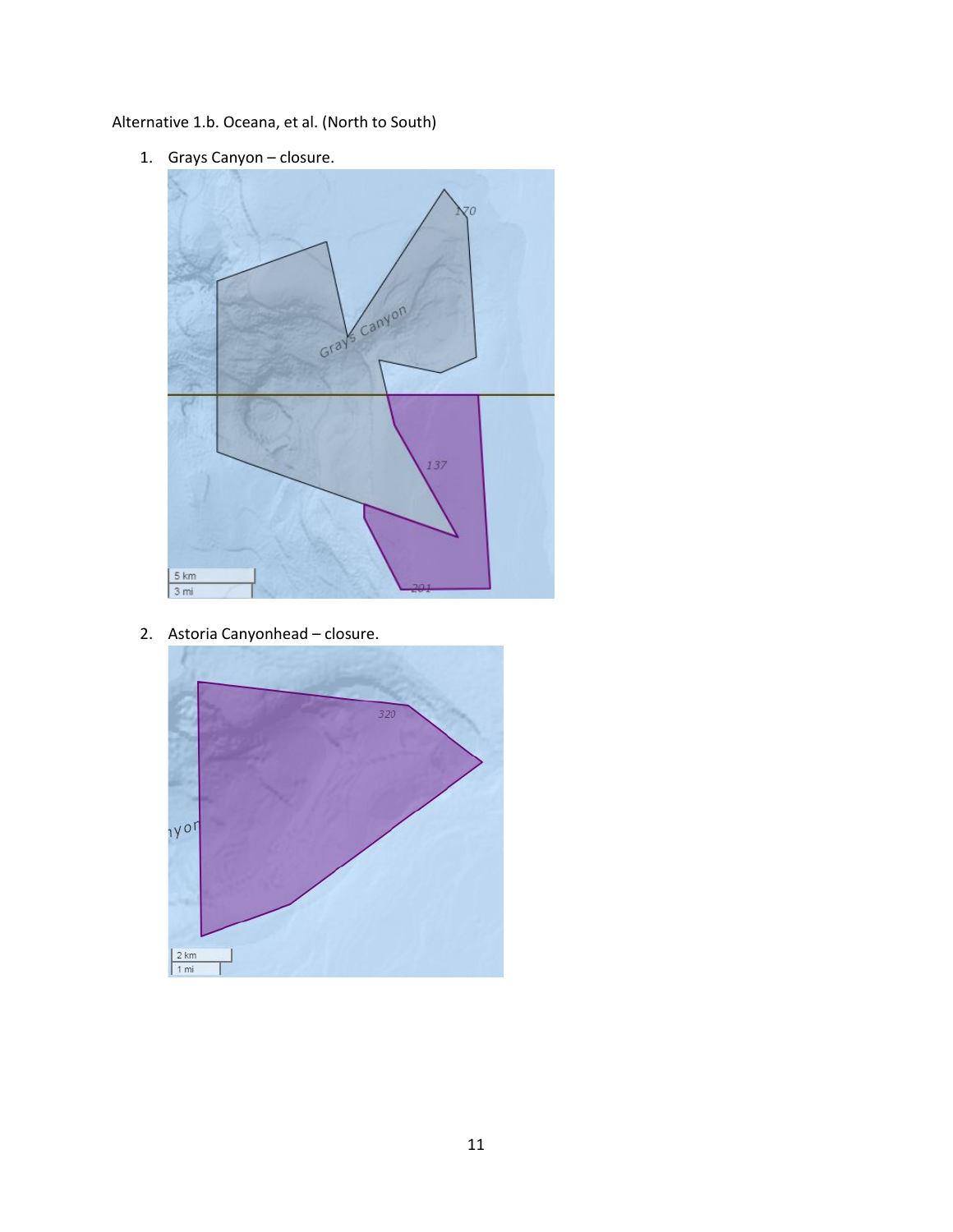3. Rogue Canyonhead – closure.



4. Reading Rock Canyonheads - closure

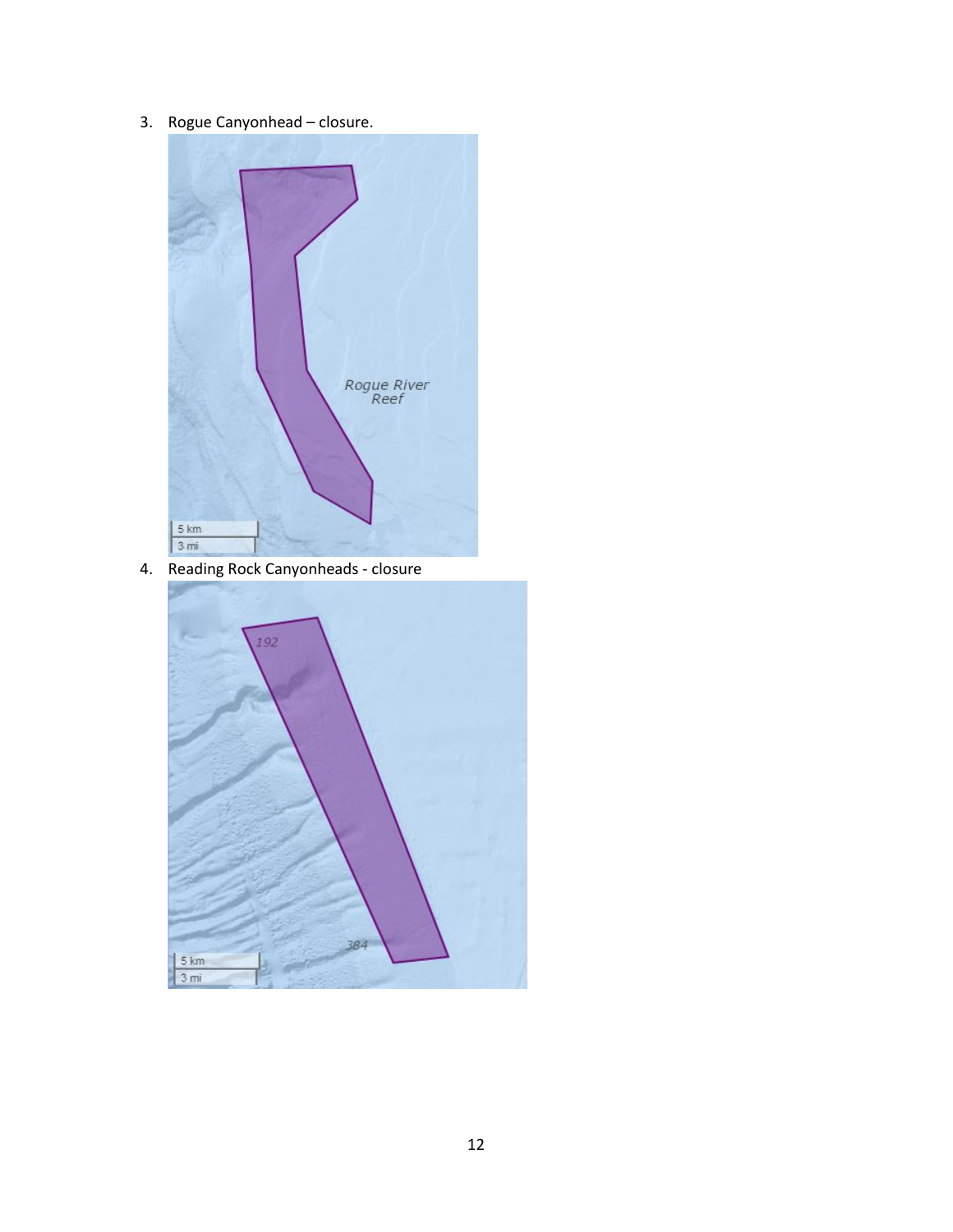5. Samoa Reef – closure.



6. Blunt Reef Expansion – closure.

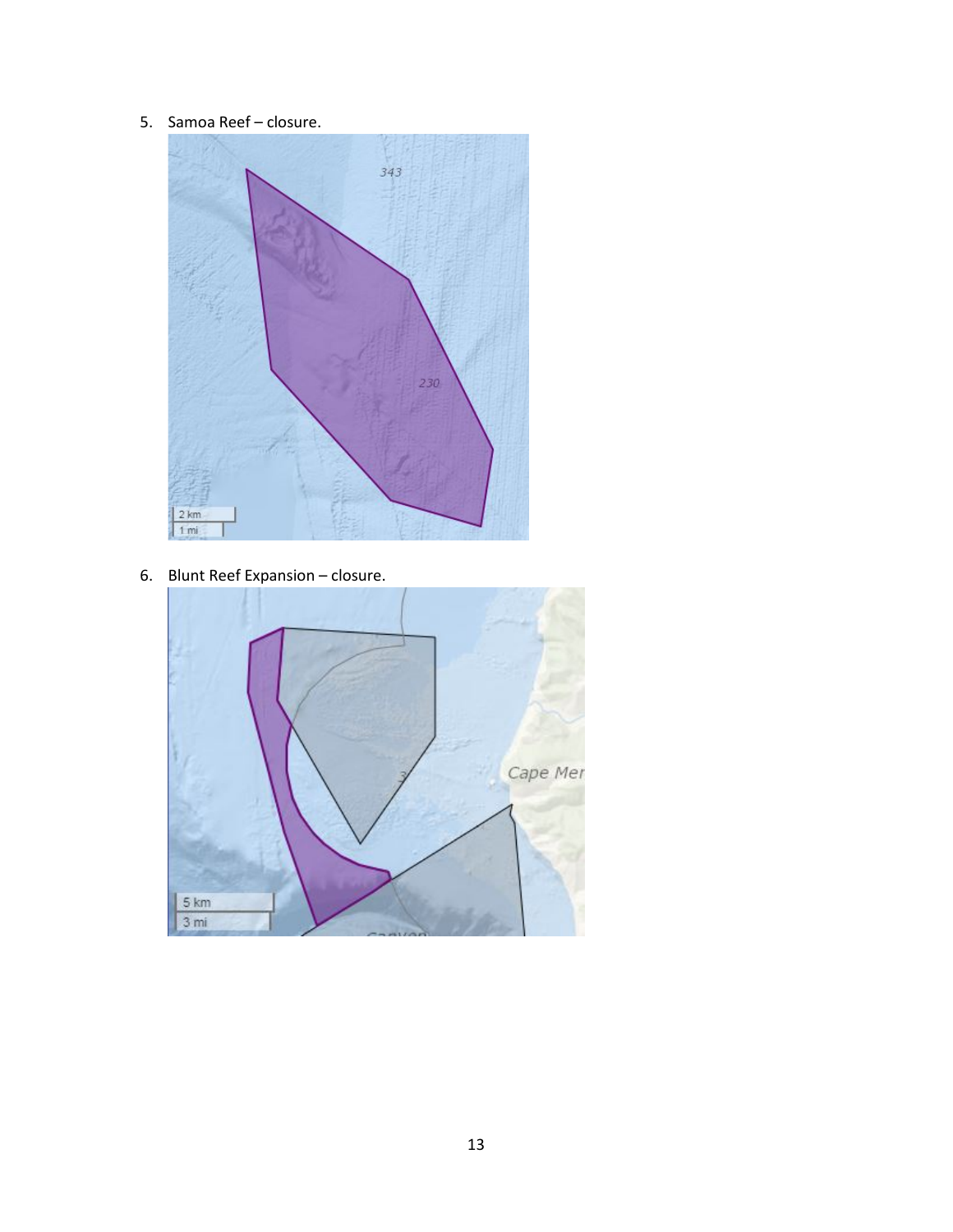7. South Delgada Canyonheads – closure.



8. Noyo Canyonheads – closure.

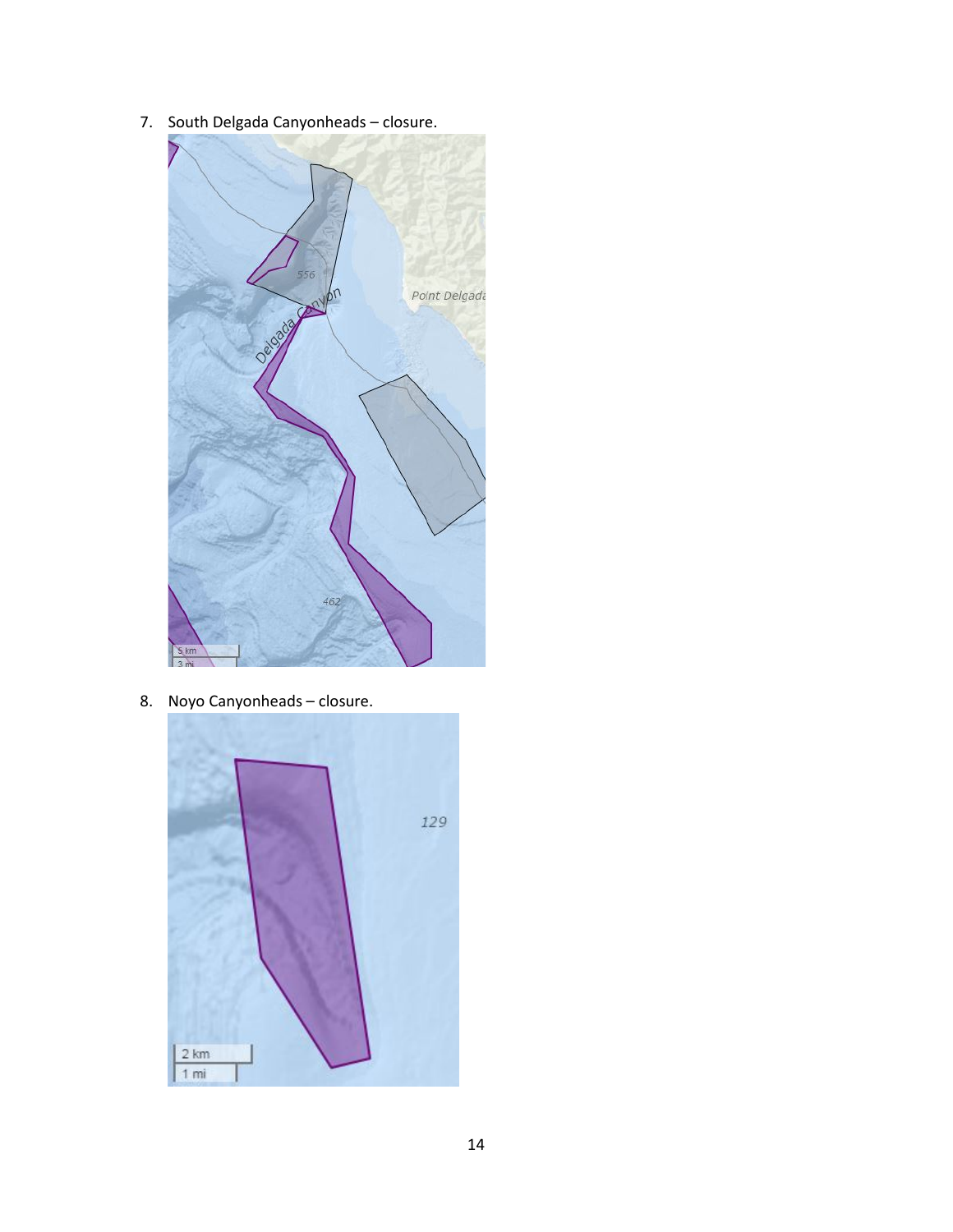9. Pt Arena Canyonhead – closure.



10. Pescadero Reef – closure.

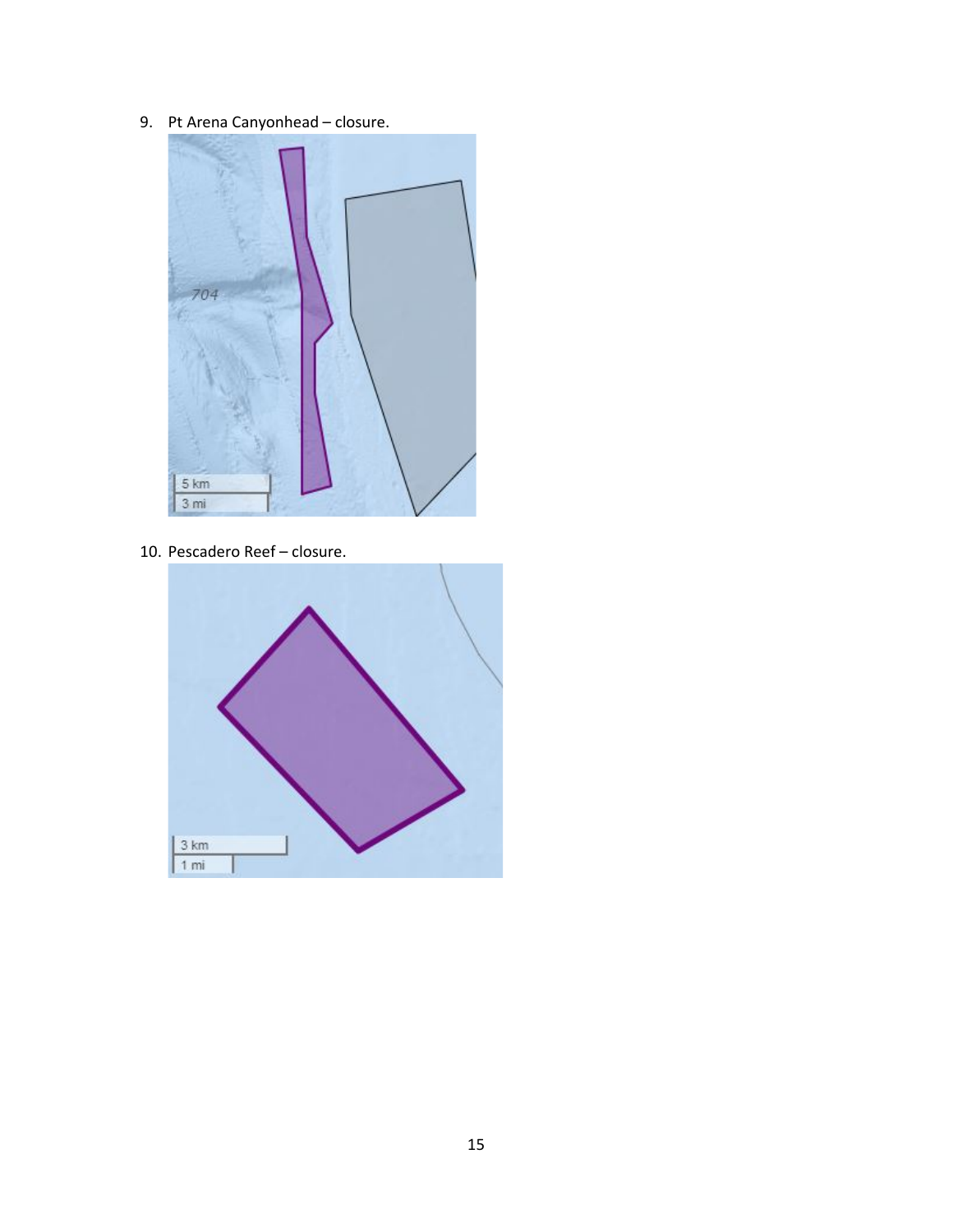11. Ascension Canyonhead (top left) and Ano Nuevo Canyonhead (top right) – closures.



12. MBNMS South of Davenport – closure.

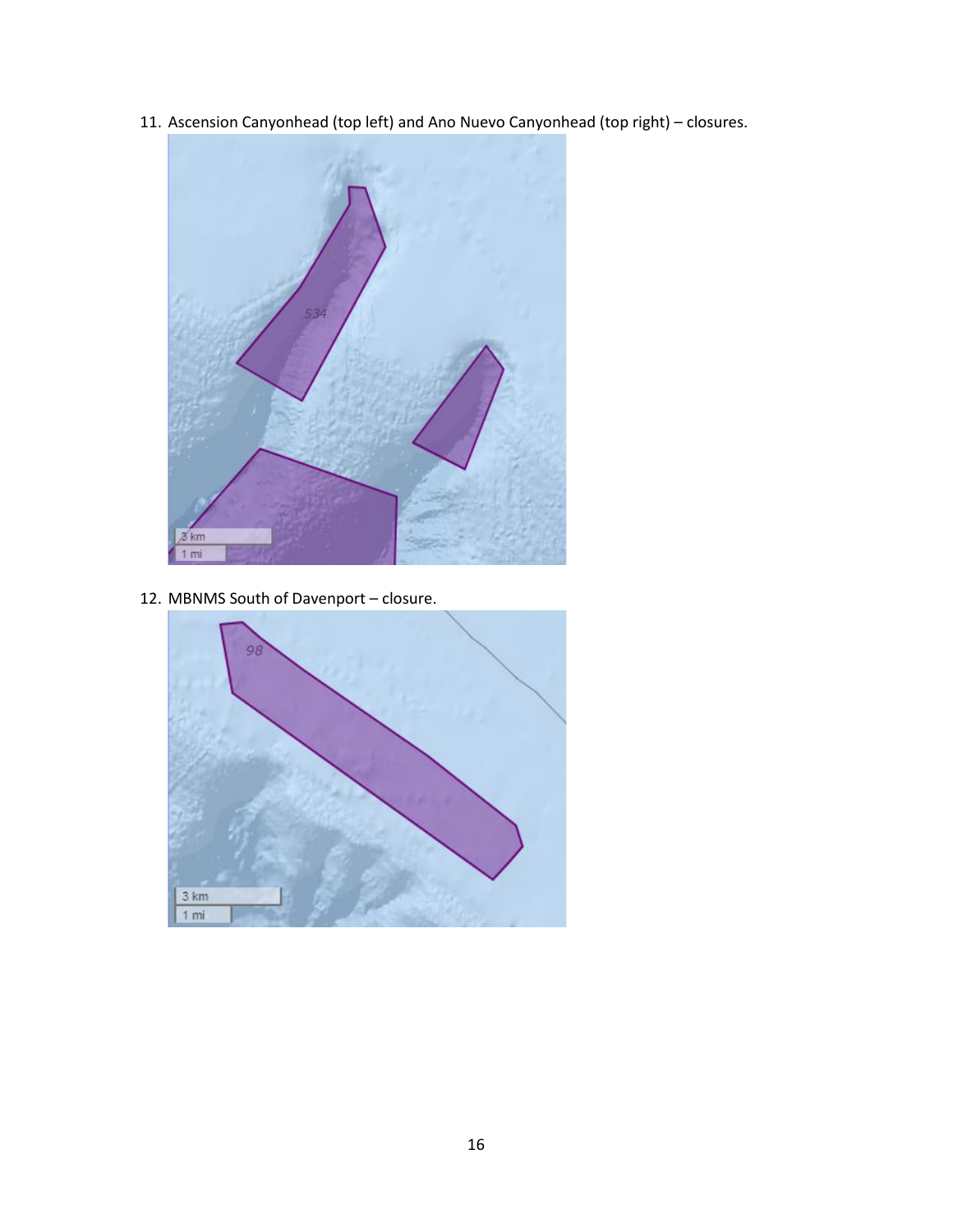## Alternative 1.c. MTC (North to South)

1. Garibaldi Reef South



2. Daisy Bank Modifications – closures and reopenings.